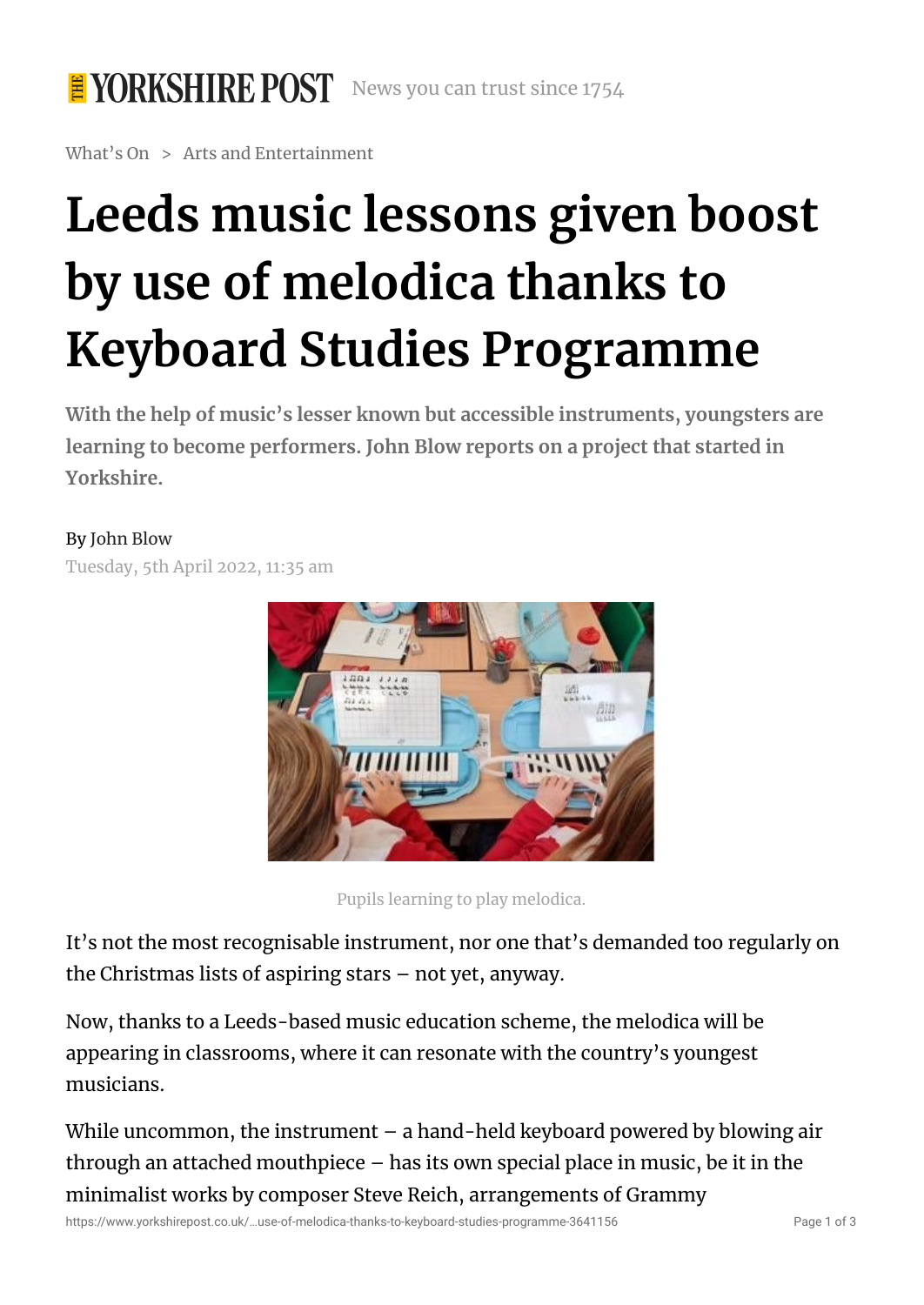## E YORKSHIRE POST News you can trust since 1754

### What's On > Arts and Entertainment

Award-winning Jacob Collier, from the hands of Brazilian multi-instrumentalist Hermeto Pascoal, or in the dub reggae songs of Augustus Pablo.

Critics say that the UK music education system has been failing for years because of shrinking budgets, recently exaggerated by the pandemic – but those behind the Keyboard Studies Programme believe the melodica could be a low-cost solution to disappearing music lessons in Leeds.

The programme is backed by £750,000 in grant funding from the foundation of philanthropist Hamish Ogston CBE, aimed at providing children and young people with the opportunity to learn a musical instrument.

Initially established by the Diocese of Leeds, the programme has followed the example of countries such as Japan and Germany and is using the melodica as a starter instrument for young musicians learning their first tricks in the music trade. They say the advantages of starting aspiring musicians in primary schools on the melodica are clear: as a fun, portable, inexpensive, zero-maintenance instrument, it is "extraordinarily resilient to increasingly stretched school budgets and storage facilities".

Christopher Potts, Programme Manager (Music) for the Hamish Ogston Foundation, says: "Through the philanthropic vision of the Hamish Ogston Foundation and the brilliance of the staff involved in delivering the Keyboard Studies Programme, a new era of musical prodigies beckons. That all-important first instance of musical ignition might now happen at a classroom desk with a melodica poised on top ready for deployment. The end goal could be at the console of one of the UK's finest organs or behind a mighty Steinway Model D in a major concert hall.

"The possibilities are limitless for our next generation of musicians."

The programme itself benefits from a simple structure which gives students a clear progression route from the melodica to the accordion, piano and then the organ. Built into the programme is the aspiration to furnish children with the foundations to be skilful, multi-talented people who might go on to study at top international universities or conservatoires.